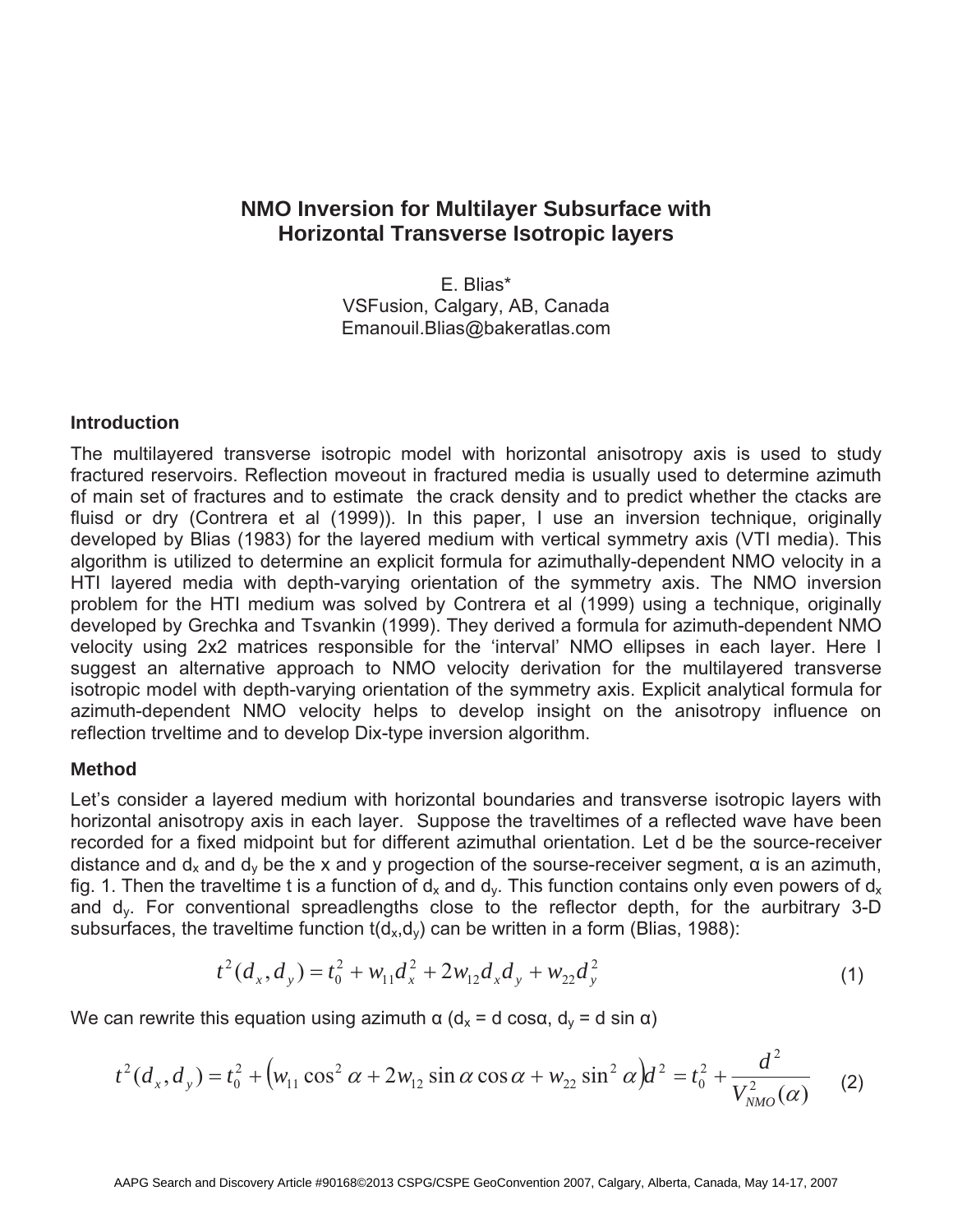This representtaion for anisotropic media was proposed by Grechka and Tsvankin (1998). Let  $h_k$ be the thickness of k-th layer,  $\varphi_k$  be the azimuth of the anisotropy axis in the same layer;  $v_{0k}$  is a vertical velocity in the layer. For each layer, we the HTI model is characterized by the stiffness tensor  $c_{ijkl}$  that corresponds. P and SV phase velocities are described with formulas using Thomsen's notations (Thomsen, 1986).



**Figure 1.** Source-receiver scheme

I am using the same approach that has been developed by Blias (1983) for VTI medium. The only difference is that in HTI layer,  $\Theta = \pi/2$  corresponds to the vertical axis so instead of using angle  $\theta$ , I will use an angle  $\alpha = \pi/2$ - $\theta$ . For the phase P velocity  $V_P(\alpha)$  and phase angle  $\alpha$ , we can write equaitons:

$$
\rho V_P^2(\alpha) = \alpha_0^2 \left[ 1 + \varepsilon \cos^2 \alpha + \hat{D}(\alpha) \right],
$$
  

$$
\psi(\alpha) = \frac{\pi}{2} - \alpha - \arctg\left(\frac{d \ln V}{d \alpha}\right),
$$

where  $D(\sin \theta) = \hat{D}(\cos \alpha)$ ,  $\varepsilon$  is Thomsen parameter (Thomsen, 1986). From these equations, we can find explicit connection between the group velocity  $v_P$  and group angle  $w$ .

$$
V_P(\psi) = V_0 + \frac{1}{2} \frac{\partial^2 V_P}{\partial \psi^2} \left(\frac{\pi}{2} - \psi\right)^2 + \frac{1}{24} \frac{\partial^4 V_P}{\partial \psi^4} \left(\frac{\pi}{2} - \psi\right)^4 + \dots
$$

A reflaction traveltime T can be calculated as a sum of traveltimes in each layer:

$$
T = \sum_{k=1}^{n} t_k (x_k, y_k) = 2 \sum_{k=1}^{n} \frac{\sqrt{h_k^2 + x_k^2 + y_k^2}}{v_k (\theta_k (x_k, y_k))}
$$
(2)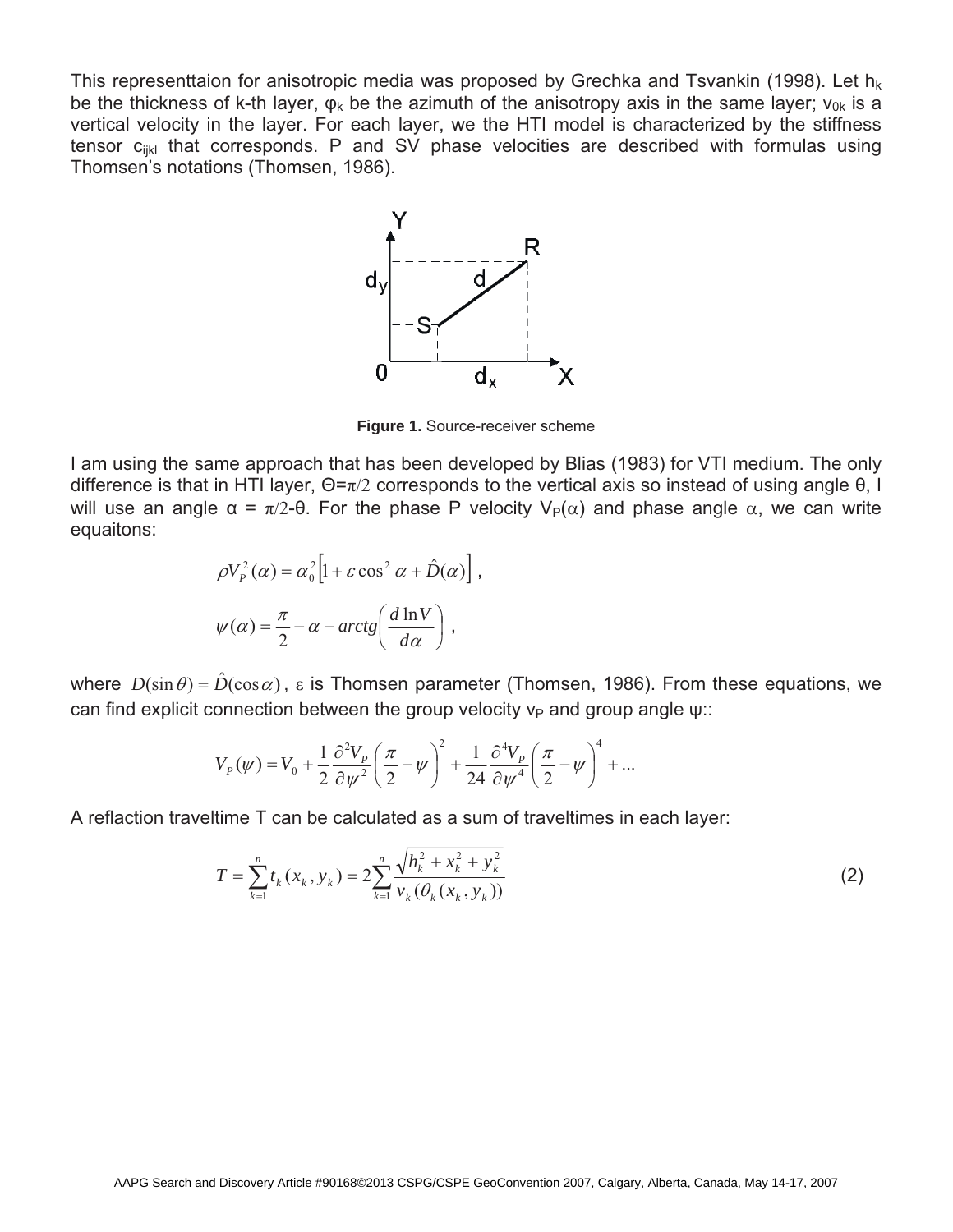Here  $x_k$  and  $y_k$  are X and Y the projections of the ray in the k-th layer,

$$
\sum_{k=1}^{n} x_k = 2d_x,
$$
  

$$
\sum_{k=1}^{n} y_k = 2d_y,
$$
 (3)

 $\theta_k$  is a ray angle, determined by the equation:

$$
\theta_k = \arccos\left(\frac{x_k \cos \varphi_k + y_k \sin \varphi_k}{\sqrt{h_k^2 + x_k^2 + y_k^2}}\right)
$$

To find minimum of function T with respect to  $x_k$ ,  $y_k$ , we use Lagrange function, which leads us to the system of equations:

$$
\frac{\partial t_k(x_k, y_k)}{\partial x_k} = \lambda \qquad \frac{\partial t_k(x_k, y_k)}{\partial y_k} = \mu \qquad \text{k=1, 2, ..., n}
$$
 (4)

where  $\lambda$  and  $\mu$  are Lagrange multipliers (Blias, 1983). We have 2n+2 equations (3) – (4) to determine 2n+2 unknown  $x_k$ ,  $y_k$ ,  $\lambda$  and  $\mu$ . First we find  $x_k$  and  $y_k$  as a solution of system (4) as functions of  $\lambda$  and  $\mu$  independently for each k:

$$
x_k = \lambda x_{1,k} + \mu x_{2,k} + \lambda^3 x_{3,k} + \dots \qquad y_k = \lambda y_{1,k} + \mu y_{2,k} + \lambda^3 y_{3,k} + \dots \tag{5}
$$

Then we substitute (5) into (2) and (1) and come to the parametric form of the time-distance relationship with  $\lambda$  and  $\mu$  as parameters:

$$
T = T_0 + T_{2,0}\lambda^2 + T_{1,1}\lambda\mu + T_{0,2}\mu^2 + ...
$$
  
\n
$$
d_x = d_{1,x}\lambda + d_{2,x}\mu + d_{3,x}\lambda^3 + d_{4,x}\lambda^2\mu + ...
$$
  
\n
$$
d_y = d_{1,y}\lambda + d_{2,y}\mu + d_{3,y}\lambda^3 + d_{4,y}\lambda^2\mu + ...
$$

From these equations we can determine coefficients  $w_{ij}$  in formula (1):

$$
w_{1,1} = \frac{1}{2} t_0 B_{11} / (B_{11} B_{22} - B_{1,2}^2), \qquad w_{1,2} = -\frac{1}{2} t_0 B_{12} / (B_{11} B_{22} - B_{1,2}^2),
$$
  

$$
w_{2,2} = \frac{1}{2} t_0 B_{22} / (B_{11} B_{22} - B_{1,2}^2)
$$
 (6)

where

$$
B_{11} = \sum_{k=1}^{n} \Delta t_k v_{0,k}^2 \left( 1 + 2 \hat{\delta}_{P,k} \sin^2 \varphi_k \right), \qquad B_{12} = 2 \sum_{k=1}^{n} \Delta t_k v_{0,k}^2 \hat{\delta}_{P,k} \cos \varphi_k \sin \varphi_k
$$
  

$$
B_{22} = \sum_{k=1}^{n} \Delta t_k v_{0,k}^2 \left( 1 + 2 \hat{\delta}_{P,k} \cos^2 \varphi_k \right)
$$
(7)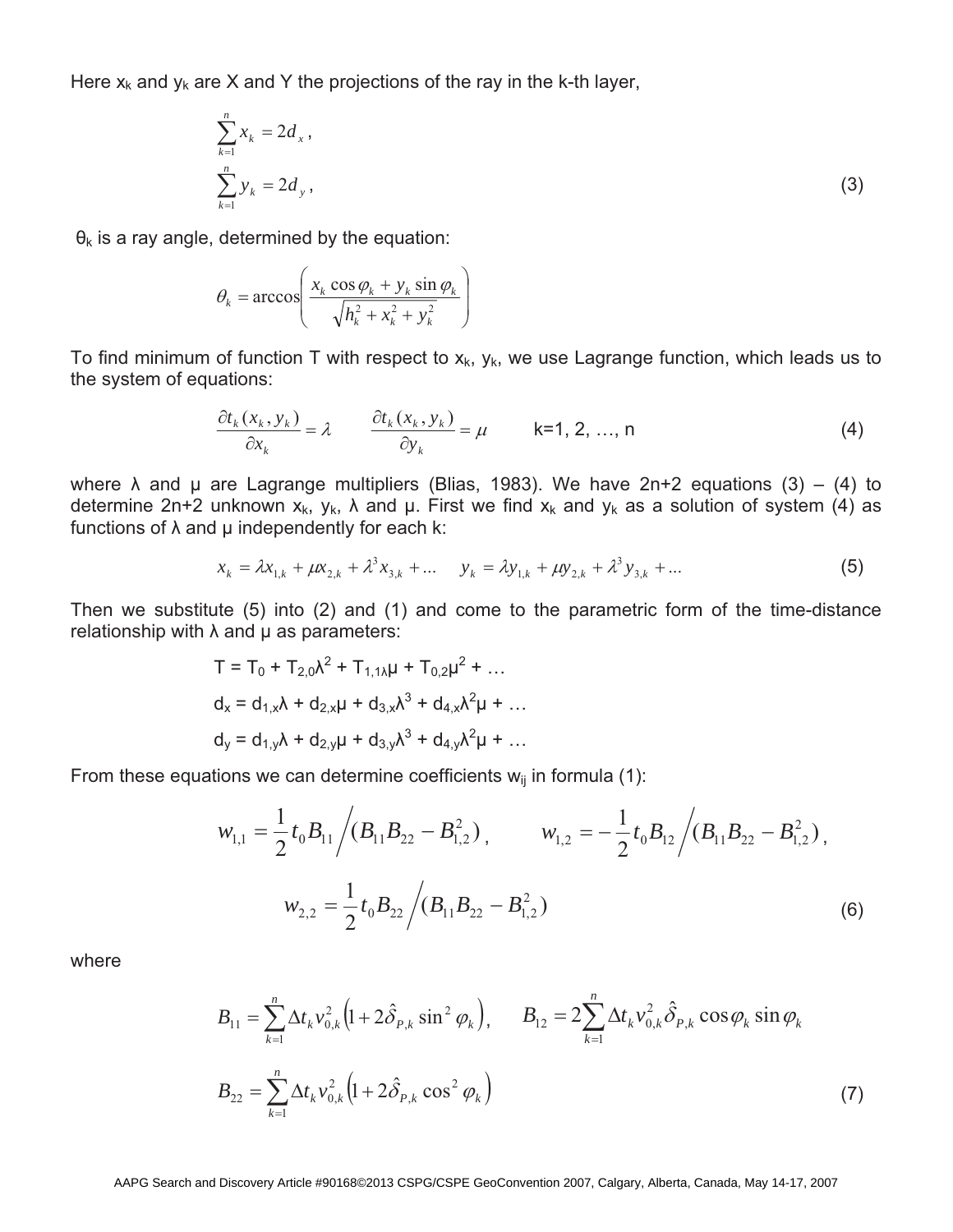Here  $\,\hat{\beta}_{\scriptscriptstyle P}^{\phantom i}$  is a coefficient, similarly to Thomsen parameter  $\beta$  and defined by formula:

$$
2\hat{\delta}_P = \frac{(C_{13} - C_{11} + 2C_{44})(C_{13} + C_{11})}{(C_{11} - C_{44})C_{11}}
$$

The same equation holds for SV waves, only  $\hat{\delta}_{\rm\scriptscriptstyle SV}$  is determined by formula:

$$
2\hat{\delta}_{SV} = \frac{(C_{33} - C_{44})(C_{11} - C_{44}) - (C_{11} + C_{44})^2}{(C_{11} - C_{44})C_{44}}
$$

If  $\hat{\delta}_{P,k} = 0$  then formulas (6) – (7) are the same as for isotropic medium. Formulas (6) can be written in a matrix form:

$$
\mathbf{B} = \mathbf{W}^{-1}
$$

where **,**  $**W** = ||**w**<sub>ii</sub>||$ **.** 

#### **Inverse Problem**

Now we describe Dix-type inversion to determine interval vertical velocities and anisotropic parametrs  $\hat{\beta}_P$  and  $\hat{\beta}_{SV}$ . From traveltime measurement we know coefficients w<sub>11</sub>, w<sub>12</sub> and w<sub>22</sub>. Then we consider equations (6) as a system with respect to A, B and C. This system has a unique solution:

$$
B_{11,n} = \frac{1}{2} \frac{t_{0n} w_{1,1}^{(n)}}{w_{1,1}^{(n)} w_{2,2}^{(n)} - \left(w_{1,2}^{(n)}\right)^2}, \quad B_{12,n} = -\frac{1}{2} \frac{t_{0n} w_{1,2}^{(n)}}{w_{1,1}^{(n)} w_{2,2}^{(n)} - \left(w_{1,2}^{(n)}\right)^2}, \quad B_{22,n} = \frac{1}{2} \frac{t_{0n} w_{2,2}^{(n)}}{w_{1,1}^{(n)} w_{2,2}^{(n)} - \left(w_{1,2}^{(n)}\right)^2}
$$
(8)

where n is a reflector number. Taking into account (7), we can write system with unknown :

$$
v_{0,n}^2 \Delta t_n \left( 1 + 2 \hat{\delta}_n \sin^2 \varphi_n \right) = 2 \Delta B_{11,n},
$$
  
\n
$$
v_{0,n}^2 \Delta t_n \hat{\delta}_n \cos \varphi_n \sin \varphi_n = \Delta B_{12,n},
$$
  
\n
$$
v_{0,n}^2 \Delta t_n \left( 1 + 2 \hat{\delta}_n \cos^2 \varphi_n \right) = 2 \Delta B_{22,n}
$$

where  $\Delta A_n = A_n - A_{n-1}$ ,  $\Delta B_n = B_n - B_{n-1}$ ,  $\Delta C_n = C_n - C_{n-1}$ . This system can be easily solved for the vertical velocity v<sub>0,n</sub>, azimuth  $\varphi_n$  and anisotropic parameter. After replacing  $\hat{\beta}_P$  by  $\hat{\beta}_{SV}$ , formulas  $(6) - (7)$  hold for SV waves. It directly implies that we can find vertical SV velocity and anisotropic coefficient  $\hat{\beta}_{SV}$  by solving system (8) where the matrix B is calculated for SV waves.

#### **Conclusions**

A new reperesentation of NMO velocity has been derived for the multilayered transverse isotropic model with horizontal anisotropy axis in each layer. Dix's type of inversion is applied to azimuthdependent NMO velocity to determine vertical P and S velocities and anisotropic parameters  $\hat{\beta}_P$ and  $\hat{\beta}_{\scriptscriptstyle SV}$  .